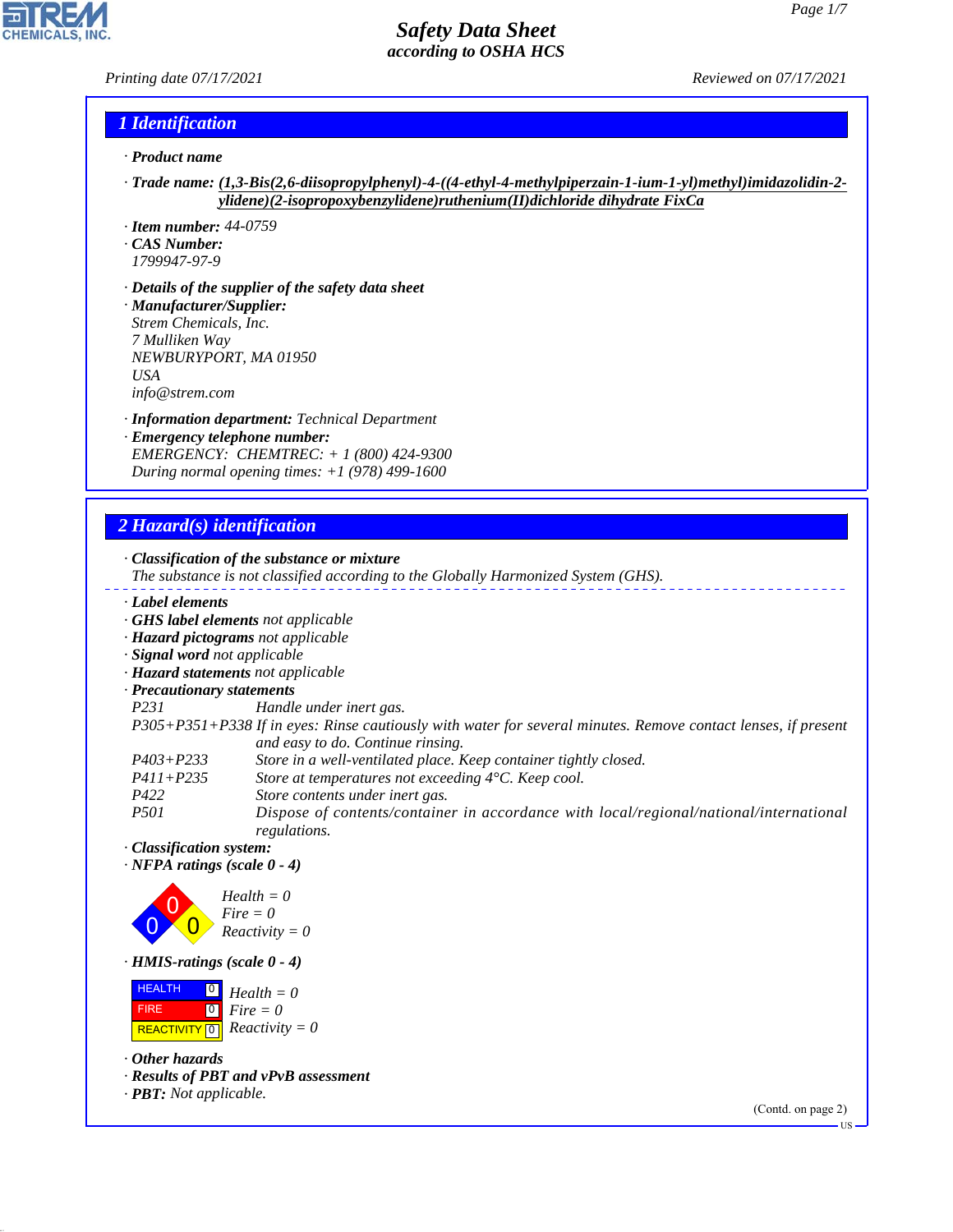*Printing date 07/17/2021 Reviewed on 07/17/2021*

*Trade name: (1,3-Bis(2,6-diisopropylphenyl)-4-((4-ethyl-4-methylpiperzain-1-ium-1-yl)methyl)imidazolidin-2 ylidene)(2-isopropoxybenzylidene)ruthenium(II)dichloride dihydrate FixCa*

*· vPvB: Not applicable.*

(Contd. of page 1)

#### *3 Composition/information on ingredients*

*· Chemical characterization: Substances*

*· CAS No. Description*

*1799947-97-9 (1,3-Bis(2,6-diisopropylphenyl)-4-((4-ethyl-4 methylpiperzain-1-ium-1-yl)methyl)imidazolidin-2-ylidene) (2-isopropoxybenzylidene)ruthenium(II)chloride dihydrate FixCa*

#### *4 First-aid measures*

*· Description of first aid measures*

- *· General information: No special measures required.*
- *· After inhalation: Supply fresh air; consult doctor in case of complaints.*
- *· After skin contact: Generally the product does not irritate the skin.*
- *· After eye contact: Rinse opened eye for several minutes under running water. Then consult a doctor.*
- *· After swallowing: If symptoms persist consult doctor.*
- *· Information for doctor:*
- *· Most important symptoms and effects, both acute and delayed No further relevant information available. · Indication of any immediate medical attention and special treatment needed No further relevant information available.*

#### *5 Fire-fighting measures*

*· Extinguishing media*

- *· Suitable extinguishing agents: Use fire fighting measures that suit the environment.*
- *· Special hazards arising from the substance or mixture No further relevant information available.*
- *· Advice for firefighters*
- *· Protective equipment: No special measures required.*

#### *6 Accidental release measures*

- *· Personal precautions, protective equipment and emergency procedures Not required.*
- *· Environmental precautions: Do not allow to enter sewers/ surface or ground water.*

*· Methods and material for containment and cleaning up:*

*Dispose contaminated material as waste according to item 13.*

- *· Reference to other sections*
- *See Section 7 for information on safe handling.*
- *See Section 8 for information on personal protection equipment.*
- *See Section 13 for disposal information.*
- *· Protective Action Criteria for Chemicals*

*· PAC-1:*

*Substance is not listed.*

*· PAC-2:*

44.1.1

*Substance is not listed.*

(Contd. on page 3)

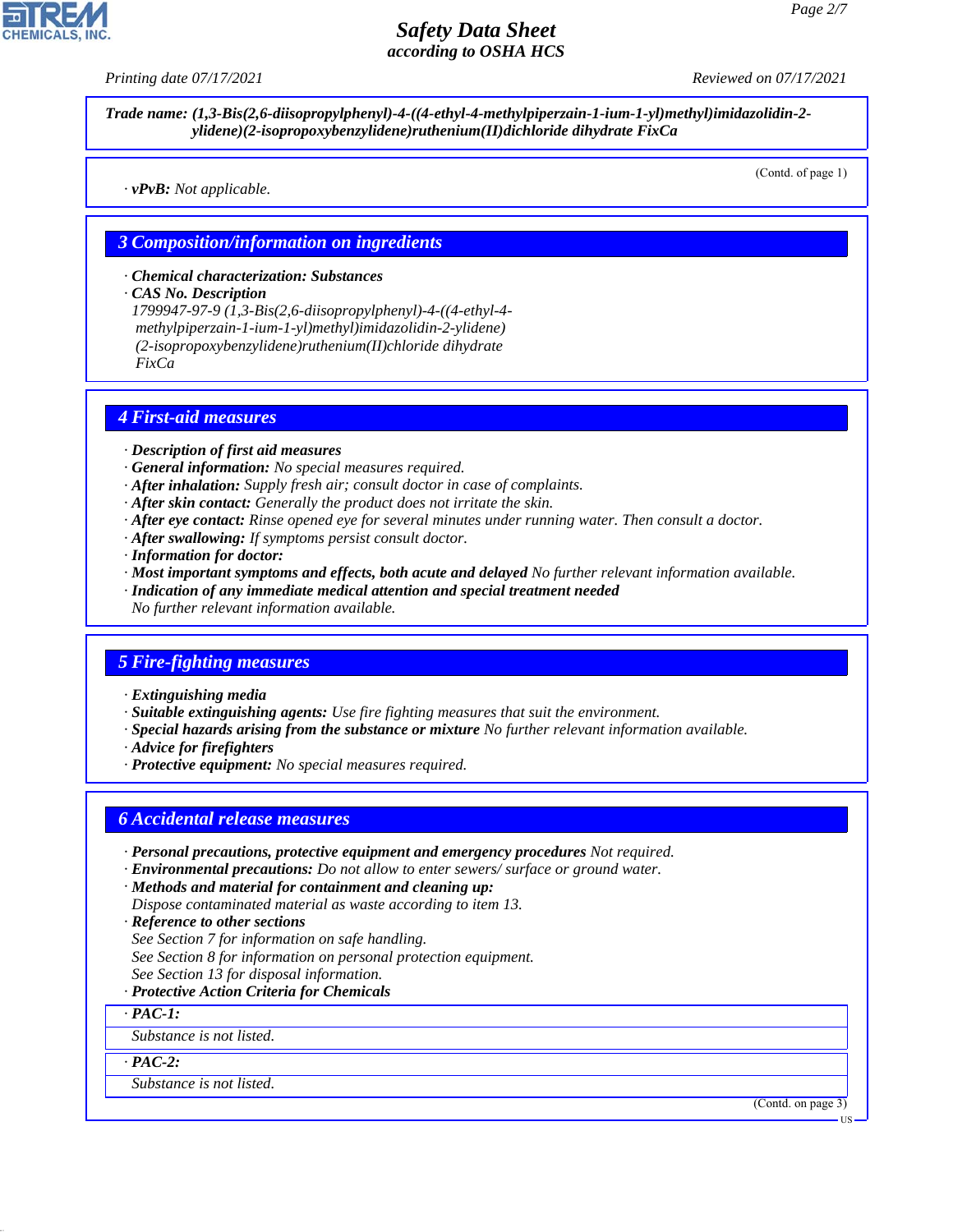*Printing date 07/17/2021 Reviewed on 07/17/2021*

*Trade name: (1,3-Bis(2,6-diisopropylphenyl)-4-((4-ethyl-4-methylpiperzain-1-ium-1-yl)methyl)imidazolidin-2 ylidene)(2-isopropoxybenzylidene)ruthenium(II)dichloride dihydrate FixCa*

(Contd. of page 2)

#### *· PAC-3:*

*Substance is not listed.*

# *7 Handling and storage*

*· Handling: Handle under inert gas.*

- *· Precautions for safe handling*
- *No special measures required.*
- *Open and handle receptacle with care.*
- *· Information about protection against explosions and fires: No special measures required.*

*· Conditions for safe storage, including any incompatibilities*

*· Storage:*

*Keep cool.*

- *Store contents under inert gas.*
- *· Requirements to be met by storerooms and receptacles: No special requirements.*
- *· Information about storage in one common storage facility: Not required.*
- *· Further information about storage conditions: None.*
- *· Recommended storage temperature: Store at temperatures not exceeding 4 °C. Keep cool.*
- *· Specific end use(s) No further relevant information available.*

#### *8 Exposure controls/personal protection*

*· Additional information about design of technical systems: No further data; see item 7.*

- *· Control parameters*
- *· Components with limit values that require monitoring at the workplace: Not required.*
- *· Additional information: The lists that were valid during the creation were used as basis.*
- *· Exposure controls*
- *· Personal protective equipment:*
- *· General protective and hygienic measures:*
- *The usual precautionary measures for handling chemicals should be followed.*
- *· Breathing equipment: Not required.*
- *· Protection of hands:*



44.1.1

\_S*Protective gloves*

*The glove material has to be impermeable and resistant to the product/ the substance/ the preparation. Due to missing tests no recommendation to the glove material can be given for the product/ the preparation/ the chemical mixture.*

*Selection of the glove material on consideration of the penetration times, rates of diffusion and the degradation · Material of gloves*

*The selection of the suitable gloves does not only depend on the material, but also on further marks of quality and varies from manufacturer to manufacturer.*

#### *· Penetration time of glove material*

*The exact break through time has to be found out by the manufacturer of the protective gloves and has to be observed.*

(Contd. on page 4)

US

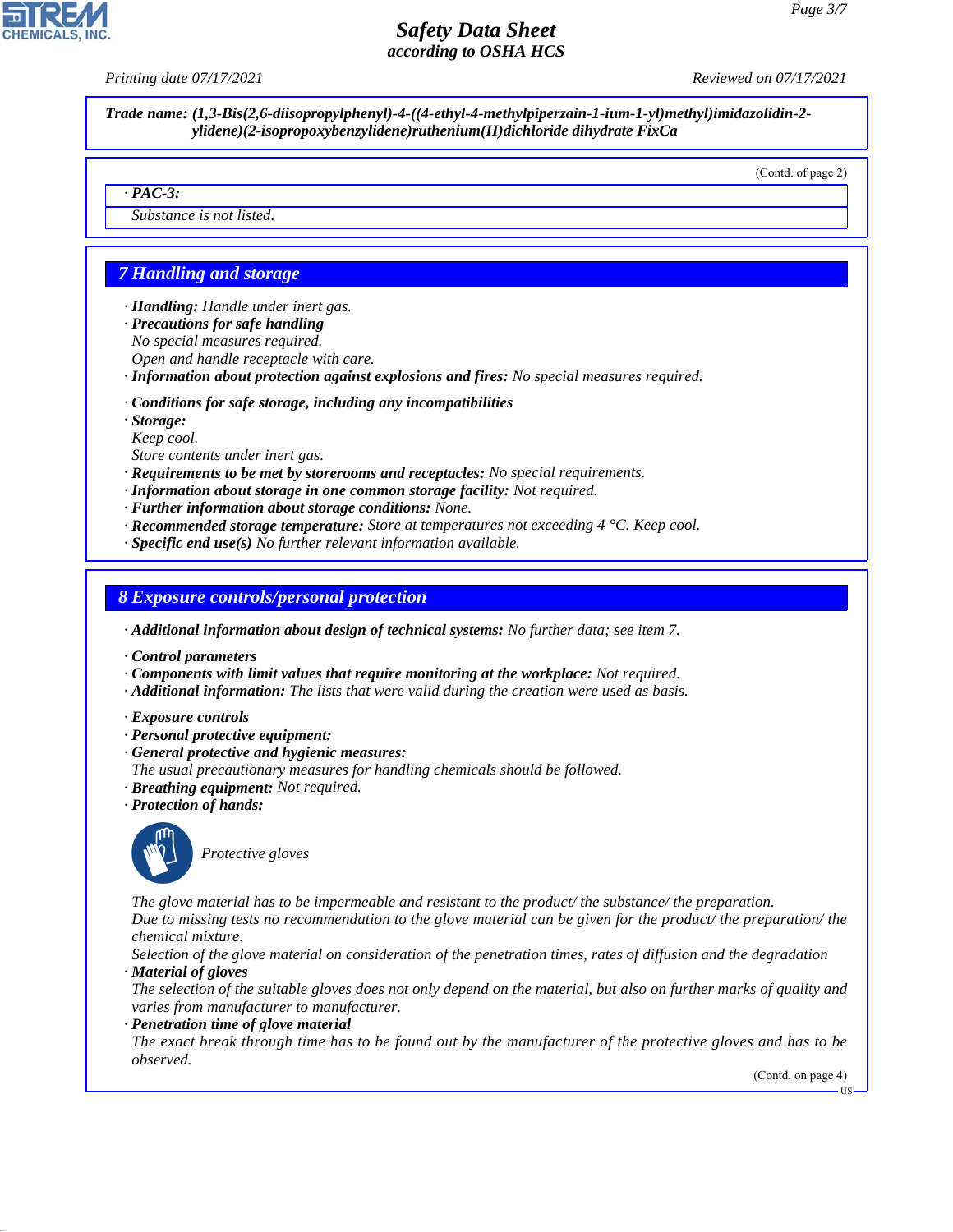*Printing date 07/17/2021 Reviewed on 07/17/2021*

(Contd. of page 3)

*Trade name: (1,3-Bis(2,6-diisopropylphenyl)-4-((4-ethyl-4-methylpiperzain-1-ium-1-yl)methyl)imidazolidin-2 ylidene)(2-isopropoxybenzylidene)ruthenium(II)dichloride dihydrate FixCa*

*· Eye protection: Safety glasses*

*9 Physical and chemical properties · Information on basic physical and chemical properties · General Information · Appearance: Form: Powder Color: Green · Odor: Characteristic · Odor threshold: Not determined. · pH-value: Not applicable. · Change in condition Melting point/Melting range: Undetermined. Boiling point/Boiling range: Undetermined. · Flash point: Not applicable. · Flammability (solid, gaseous): Product is not flammable · Ignition temperature: Decomposition temperature: Not determined. · Auto igniting: Not determined. · Danger of explosion: Product does not present an explosion hazard. · Explosion limits: Lower: Not determined. Upper: Not determined. · Vapor pressure: Not applicable. · Density: Not determined. · Relative density Not determined. · Vapor density Not applicable. · Evaporation rate Not applicable. · Solubility in / Miscibility with Water: Insoluble. · Partition coefficient (n-octanol/water): Not determined. · Viscosity: Dynamic: Not applicable. Kinematic: Not applicable. · Solvent content: Organic solvents: 0.0 % VOC content: 0.0 g/l / 0.00 lb/gl Solids content: 100.0 % Other information No further relevant information available.* US

(Contd. on page 5)



44.1.1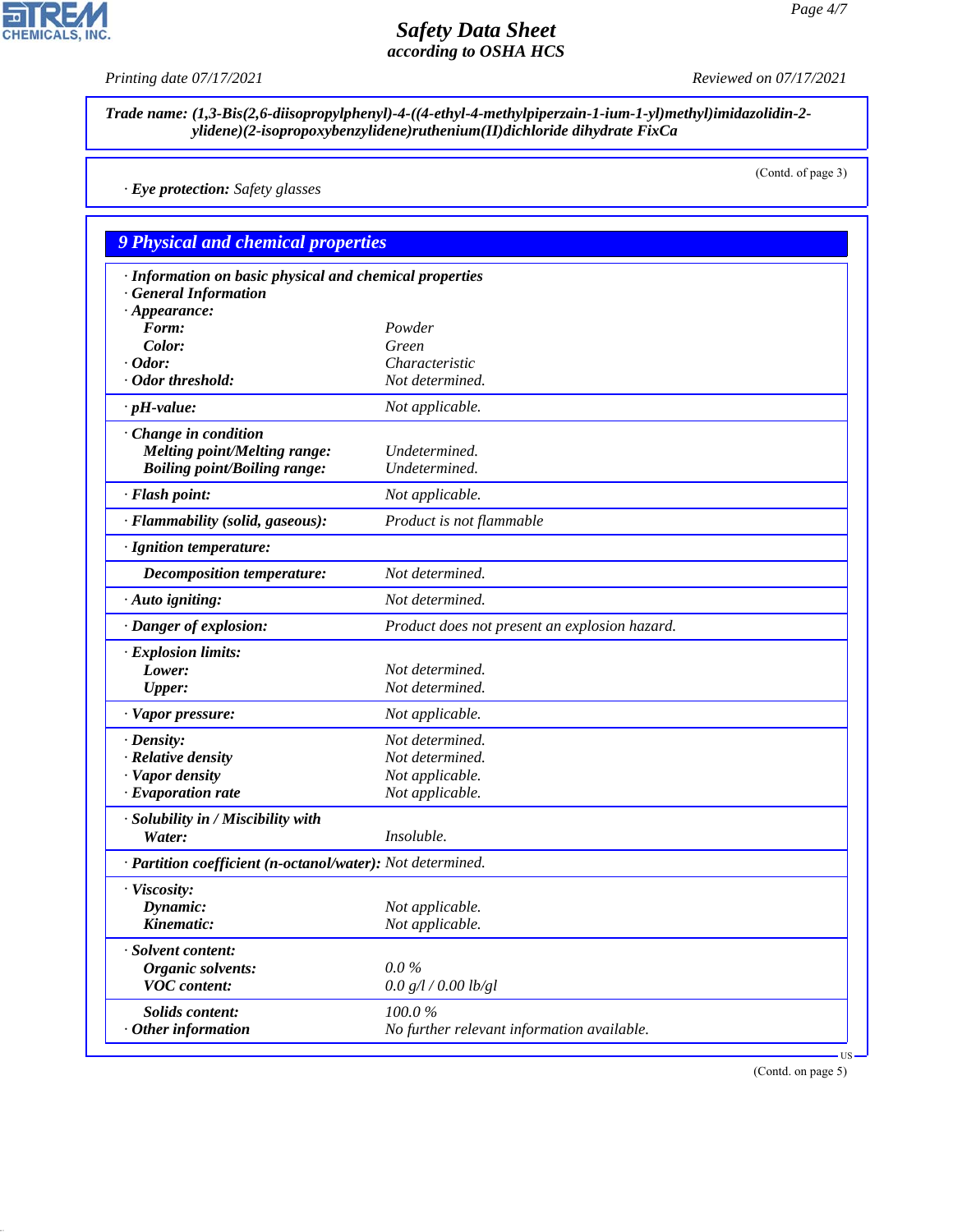*Printing date 07/17/2021 Reviewed on 07/17/2021*

*Trade name: (1,3-Bis(2,6-diisopropylphenyl)-4-((4-ethyl-4-methylpiperzain-1-ium-1-yl)methyl)imidazolidin-2 ylidene)(2-isopropoxybenzylidene)ruthenium(II)dichloride dihydrate FixCa*

(Contd. of page 4)

#### *10 Stability and reactivity*

- *· Reactivity No further relevant information available.*
- *· Chemical stability*
- *· Thermal decomposition / conditions to be avoided: No decomposition if used according to specifications.*
- *· Possibility of hazardous reactions No dangerous reactions known.*
- *· Conditions to avoid No further relevant information available.*
- *· Incompatible materials: No further relevant information available.*
- *· Hazardous decomposition products: No dangerous decomposition products known.*

#### *11 Toxicological information*

- *· Information on toxicological effects*
- *· Acute toxicity:*
- *· Primary irritant effect:*
- *· on the skin: No irritant effect.*
- *· on the eye: No irritating effect.*
- *· Sensitization: No sensitizing effects known.*
- *· Additional toxicological information:*

*When used and handled according to specifications, the product does not have any harmful effects according to our experience and the information provided to us. The substance is not subject to classification.*

#### *· Carcinogenic categories*

*· IARC (International Agency for Research on Cancer)*

*Substance is not listed.*

*· NTP (National Toxicology Program)*

*Substance is not listed.*

*· OSHA-Ca (Occupational Safety & Health Administration)*

*Substance is not listed.*

## *12 Ecological information*

- *· Toxicity*
- *· Aquatic toxicity: No further relevant information available.*
- *· Persistence and degradability No further relevant information available.*
- *· Behavior in environmental systems:*
- *· Bioaccumulative potential No further relevant information available.*
- *· Mobility in soil No further relevant information available.*
- *· Additional ecological information:*
- *· General notes:*

44.1.1

*Water hazard class 1 (Self-assessment): slightly hazardous for water*

*Do not allow undiluted product or large quantities of it to reach ground water, water course or sewage system. · Results of PBT and vPvB assessment*

- *· PBT: Not applicable.*
- *· vPvB: Not applicable.*
- *· Other adverse effects No further relevant information available.*

(Contd. on page 6)

US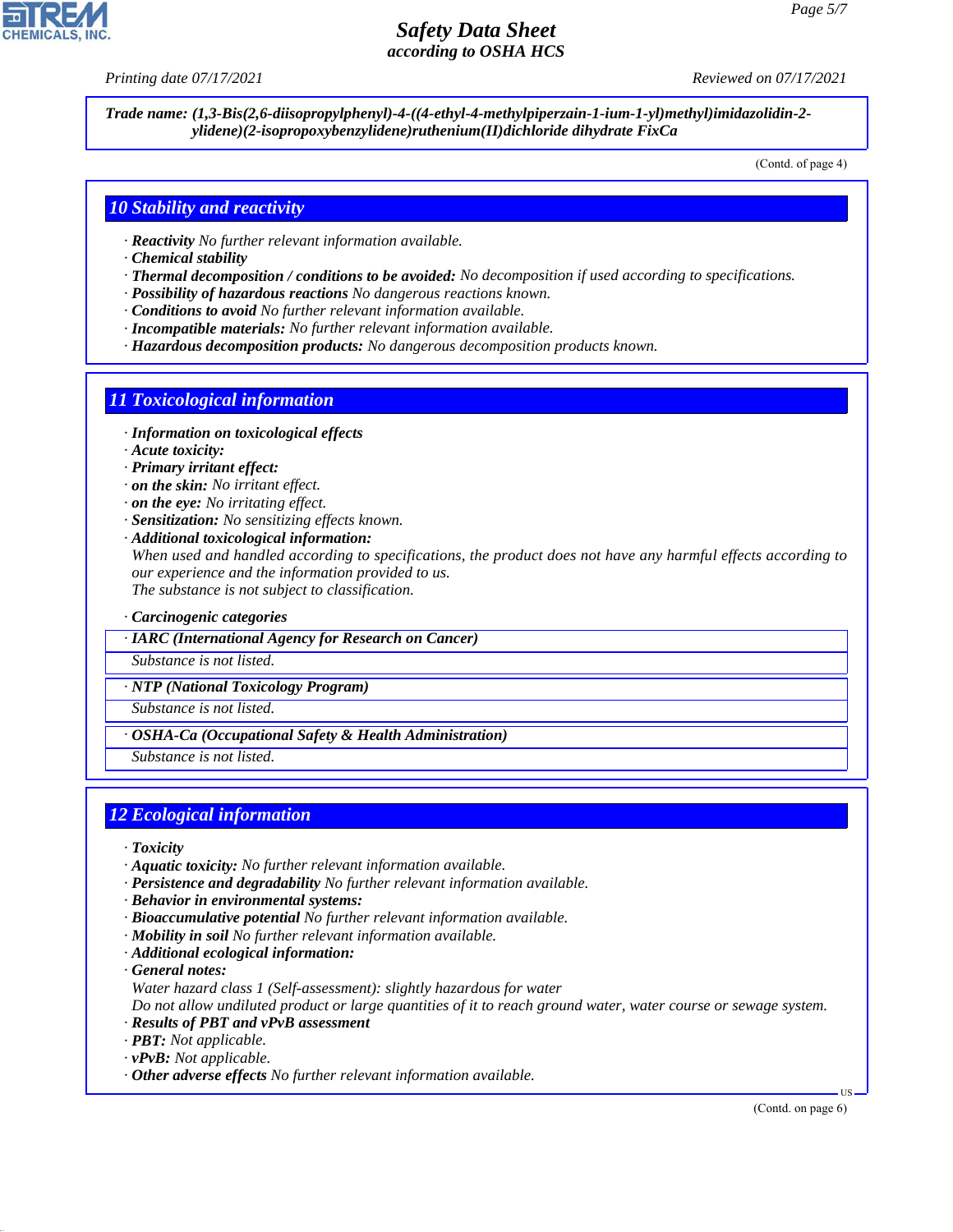**CHEMICALS, INC.** 

*Printing date 07/17/2021 Reviewed on 07/17/2021*

*Trade name: (1,3-Bis(2,6-diisopropylphenyl)-4-((4-ethyl-4-methylpiperzain-1-ium-1-yl)methyl)imidazolidin-2 ylidene)(2-isopropoxybenzylidene)ruthenium(II)dichloride dihydrate FixCa*

(Contd. of page 5)

#### *13 Disposal considerations*

*· Waste treatment methods*

*· Recommendation: Disposal must be made according to official regulations.*

*· Uncleaned packagings:*

*· Recommendation: Disposal must be made according to official regulations.*

# *14 Transport information*

| $\cdots$                                                                                  |                 |
|-------------------------------------------------------------------------------------------|-----------------|
| $\cdot$ UN-Number<br>· DOT, ADN, IMDG, IATA                                               | not regulated   |
| $\cdot$ UN proper shipping name<br>· DOT, ADN, IMDG, IATA                                 | not regulated   |
| $\cdot$ Transport hazard class(es)                                                        |                 |
| · DOT, ADN, IMDG, IATA<br>· Class                                                         | not regulated   |
| · Packing group<br>· DOT, IMDG, IATA                                                      | not regulated   |
| · Environmental hazards:                                                                  | Not applicable. |
| · Special precautions for user                                                            | Not applicable. |
| $\cdot$ Transport in bulk according to Annex II of<br><b>MARPOL73/78 and the IBC Code</b> | Not applicable. |
| · UN "Model Regulation":                                                                  | not regulated   |
|                                                                                           |                 |

## *15 Regulatory information*

- *· Safety, health and environmental regulations/legislation specific for the substance or mixture · Sara*
- *· Section 355 (extremely hazardous substances):*

*Substance is not listed.*

*· Section 313 (Specific toxic chemical listings):*

*Substance is not listed.*

*· TSCA (Toxic Substances Control Act):*

*Substance is not listed.*

*· Proposition 65*

*· Chemicals known to cause cancer:*

*Substance is not listed.*

*· Chemicals known to cause reproductive toxicity for females:*

*Substance is not listed.*

*· Chemicals known to cause reproductive toxicity for males:*

*Substance is not listed.*

44.1.1

(Contd. on page 7)

US